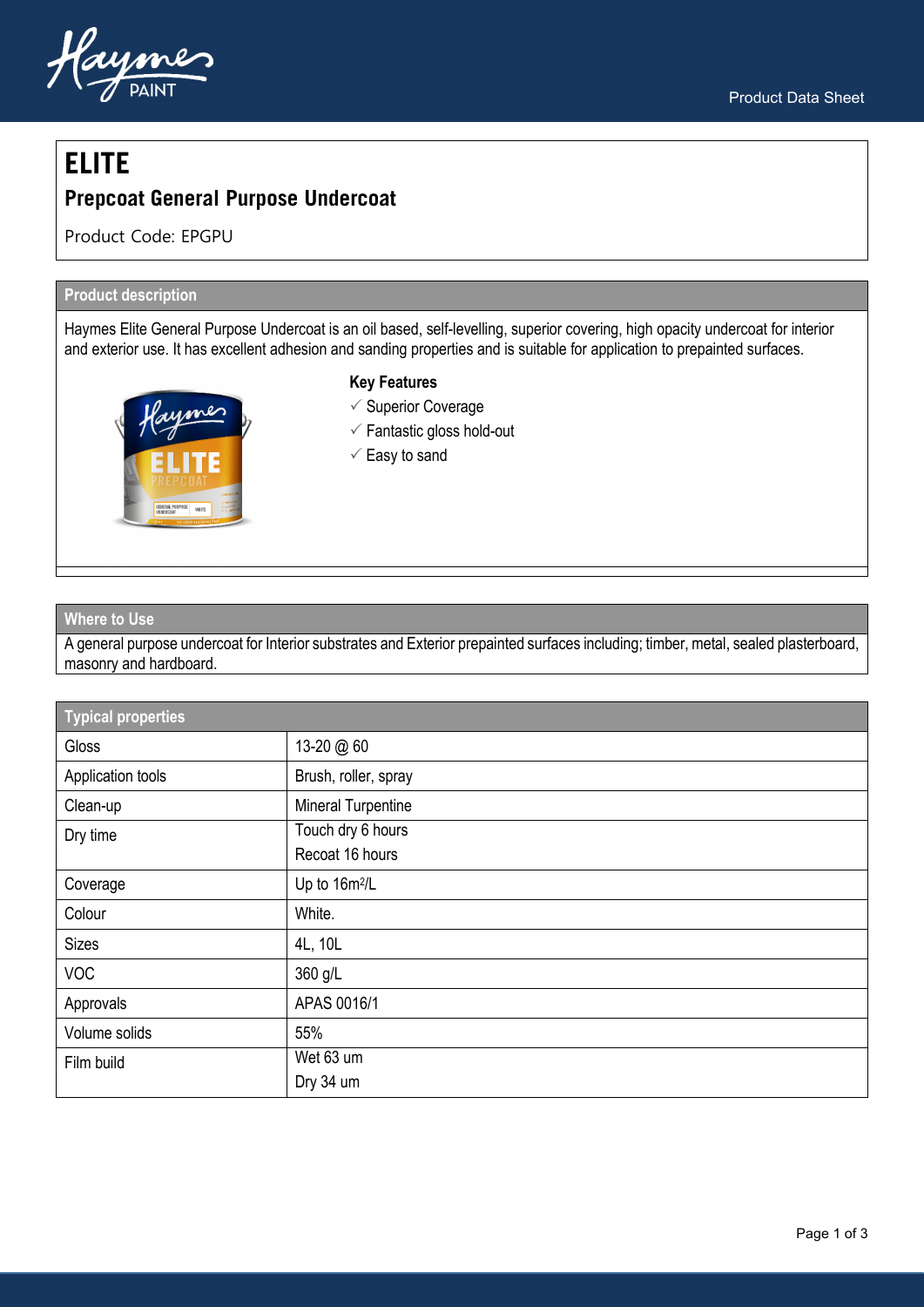| <b>Surface Preparation</b>      |                                                                                         |  |
|---------------------------------|-----------------------------------------------------------------------------------------|--|
| General surface preparation and | 1. Fill cracks, nail holes and imperfections with Haymes Unifill.                       |  |
| previously painted surfaces.    | 2. Scrape all loose/flaking paint. Sand smooth & dust down. All surfaces must be clean, |  |
|                                 | bare, dry and free of wax, grease and other contaminants.                               |  |
|                                 | 3. Not suitable for use on Customwood or MDF.                                           |  |

#### **Application**

Do NOT apply if ambient temperature is less than 10°C or greater than 30°C, or if conditions will drop below 10ºC during the drying period. Under warmer conditions refer to Thinning advice.

• To avoid skin contact, we recommend the use of disposable or rubber gloves.

- Stir thoroughly before and during application using a broad flat stirrer.
- Apply 1 even coat by brush, roller or spray.

• All times quoted assume ambient conditions of 25ºC and 50% relative humidity. At cooler temperatures or higher humidity drying times will be extended.

#### **Thinning**

Thinning is not recommended unless spraying; add up to 100ml clean turps per litre of paint to achieve acceptable atomisation. Up to 50ml of turps can be added per litre of paint to ease application under very warm conditions.

### **Storage**

Protect from extremes of temperature. Store between 5°C and 30°C.

#### **Safety & First Aid**

Read label before use. Keep out of reach of children. Flammable liquid and vapour. Harmful if inhaled. May cause drowsiness or dizziness. Avoid breathing vapours. IF INHALED: Remove victim to fresh air and keep at rest in a position comfortable for breathing. Harmful in contact with skin. Causes skin irritation. IF ON SKIN OR HAIR: Take off immediately all contaminated clothing. Rinse skin with water/shower. Wash skin with plenty of soap and water. If skin irritation occurs get medical advice. IF IN EYES: Wash out immediately with water. In all cases of eye contamination it is a sensible precaution to seek medical advice. Harmful if swallowed. IF SWALLOWED: Rinse mouth with water. Do NOT induce vomiting. Give a glass of water. If symptoms develop or persist seek medical advice. Do not eat, drink or smoke when using this product. Wear protective gloves/ protective clothing/eye protection. Wash exposed skin thoroughly after handling.

| <b>Dangerous Goods Classification</b>                                                                |         |
|------------------------------------------------------------------------------------------------------|---------|
| <b>FLAMMABLE</b><br>Flammable Liquid Class 3<br>Packaging Group III<br><b>PAINT</b><br><b>UN1263</b> | Warning |

#### **Protect our environment**

DO NOT pour any leftover product down the drain. Retain in a marked sealed container for future use or disposal via special chemical waste collection programs. Dried empty containers can be recycled and should be disposed of via recycling facilities.